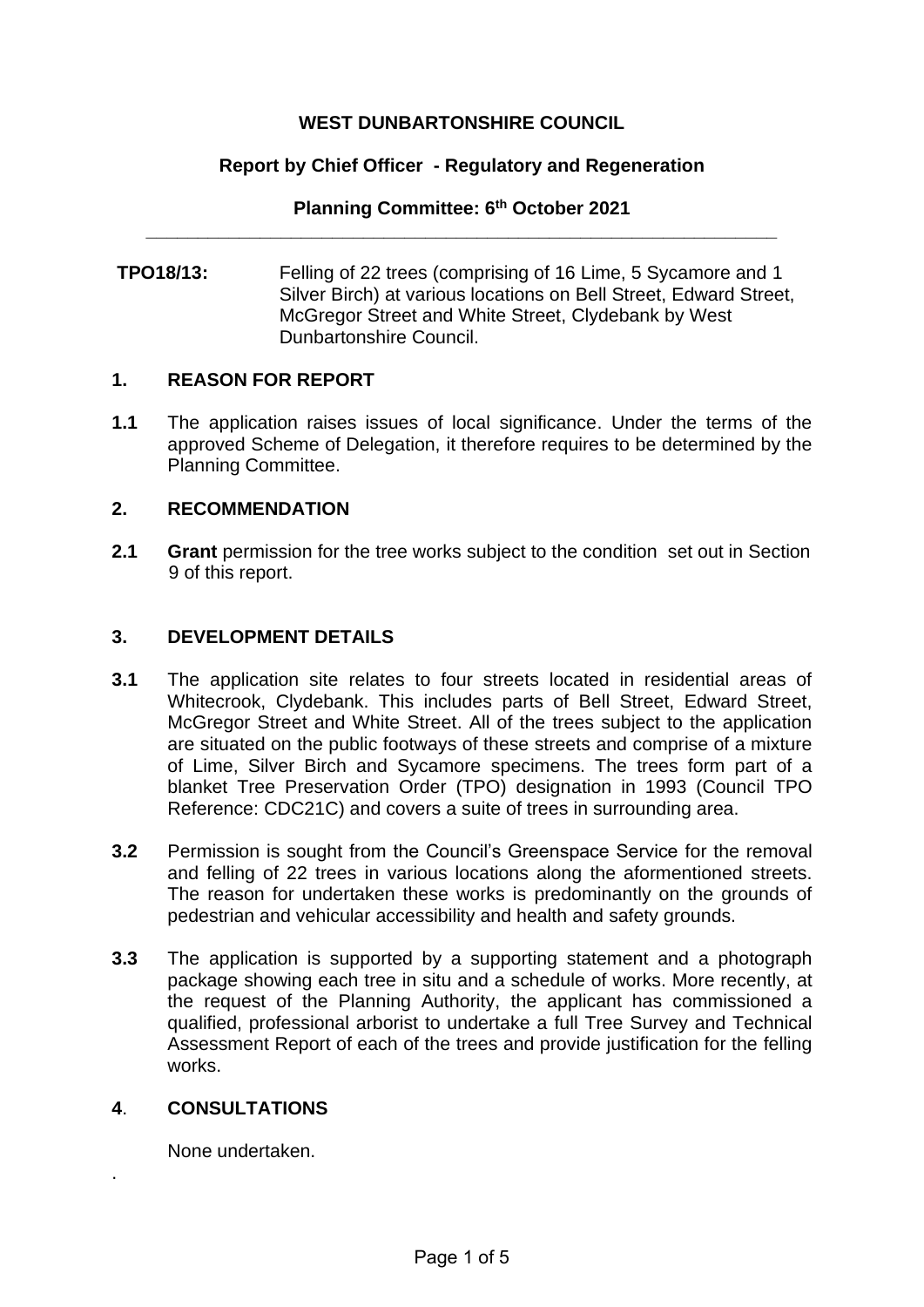# **5. REPRESENTATIONS**

- **5.1** One letter of representation, supporting the tree works applications has been received and it has been summarised below:
	- *The trees occupy too much space on the public footway and make it difficult for pedestrians to walk on the paths.*
	- *The trees make it difficult for people and particularly residents in the area to park their cars.*

# **6. ASSESSMENT AGAINST THE DEVELOPMENT PLAN**

## West Dunbartonshire Local Plan 2010

**6.1** Policy E4 specifically focuses on the protection and retention of trees subject to a Tree Preservation Order (TPO) and Policy E5 sets an expectation for development proposed on sites with or adjacent to, existing trees or woodlands to take account of trees at the beginning of the design process and includes a requirement for a tree survey report. Whilst the proposals seek to remove TPO trees, they do still comply to Policy E4 and E5 based on the justification provided in the tree survey report supplied as part of the application. The reasons for this are outlined in more detail in Section 7 of this report.

# **7. ASSESSMENT AGAINST MATERIAL CONSIDERATIONS**

# West Dunbartonshire Local Development Plan (LDP1) Proposed Plan

- **7.1** On 27 April 2016, the Planning Committee took a final decision not to accept the Local Development Plan Examination Report recommended modification in respect of including the Duntiglennan Fields site in Clydebank as a housing development opportunity, and therefore, as a result of the Scottish Ministers' Direction, the Local Development Plan has remained unadopted but continues to be a material consideration in the determination of planning applications.
- **7.2** Policy GN5 covers similar matters as the policies within the adopted plan and ultimately seeks to ensure protection and enhancement of trees and woodlands. The policy states that development or works that would result in the loss of trees or woodland of amenity, cultural, historical, and recreational or biodiversity value will not be permitted unless clear justification can be given and appropriate replanting can be agreed. As detailed above, a tree survey and technical assessment has been provided and the information provided to justify the loss of the trees in this case satisfies the requirements of the policy. The overall merits of this assessment and its acceptability is discussed below in Section 7.

# West Dunbartonshire Local Development Plan (LDP2) Proposed Plan

**7.3** The modified LDP 2 was approved by the Council in August 2020 and the Council then advised the Scottish Ministers of its intention to adopt the Plan. The Scottish Government issued a direction to the Council on 18<sup>th</sup> December 2020 requiring modifications to the housing parts of LDP2. None of the policies considered in the determination of these applications is affected by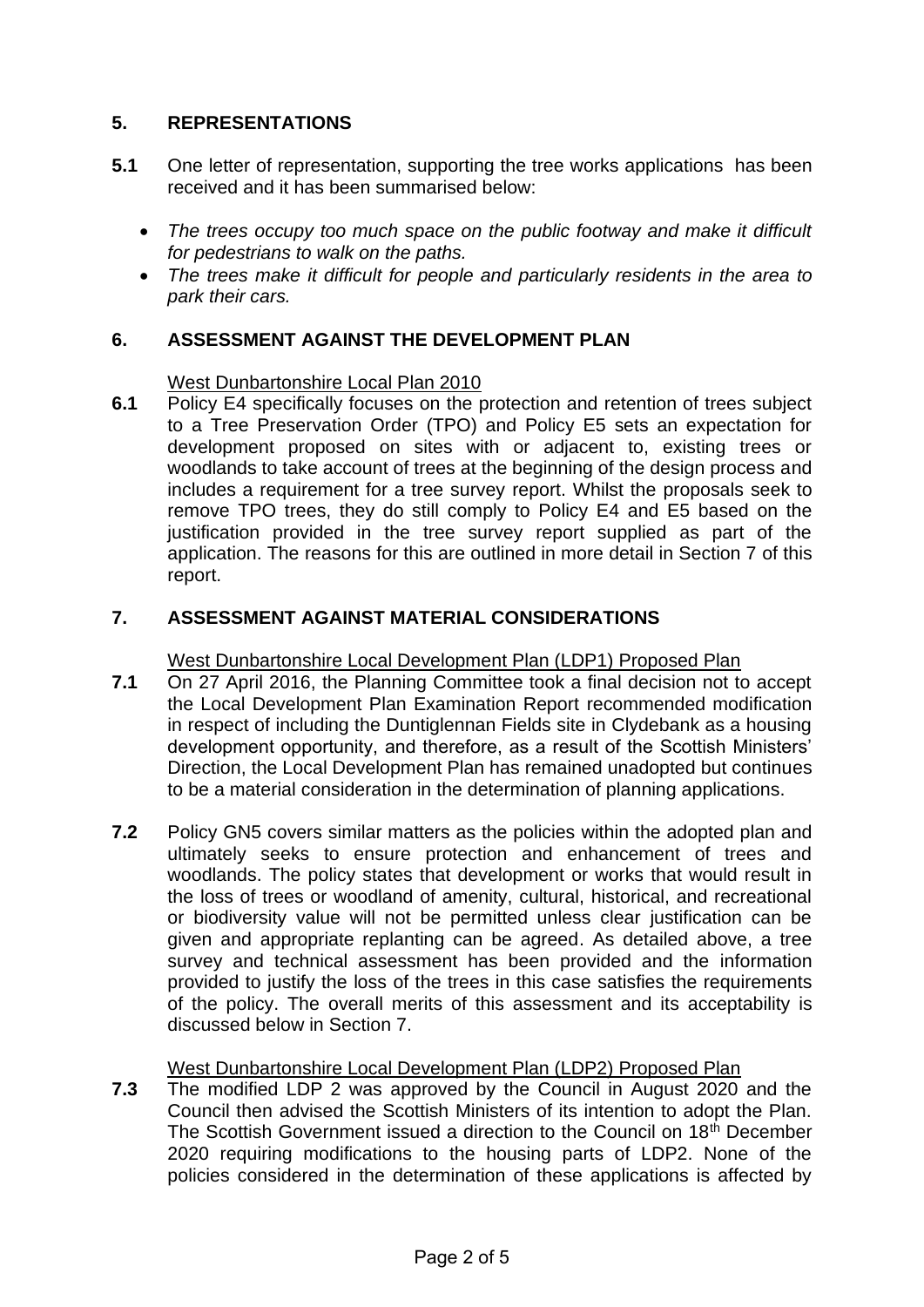the Direction. LDP2 is therefore the Council's most up to date policy position and has significant weight in the assessment and determination of planning applications at this time.

**7.4** Policy ENV5 states developments that involve the loss or fragmentation of woodlands and those area covered by a provisional or confirmed tree preservation order, will only be supported where clear justification is provided. Similar to the policies of the Adopted Plan and LDP1, it is considered the tree work proposals are compliant with this policy based on the justification provided. This is once again considered further in Section 7 below.

## Justification for Felling of Trees

- **7.5** The applicant, alongside a suite of plans and other supporting information, has provided a detailed tree survey and technical assessment report which has been undertaken by a professional and competent arborist. This considers each of the trees subject to the application and demonstrates through a robust assessment that the works are necessary in the interests of pedestrian and road safety. Essentially, the trees by virtue of their position, location and condition are currently obstructing pedestrian, wheelchair, mobility scooter and pram access on the pavements. The assessment shows that the trees occupy a significant proportion of the footway and that their roots present a challenge to both those with mobility issues and the visually impaired due to them breaking through on the pavement surface, leading to undulating and uneven ground along the course of the path. The report summarises that the sub-standard footway widths and poor surfacing mean that many users have to go onto the road to travel along these streets. This situation does not comply with the Equality Act (2010) standards which stipulates a minimum of 1.8 wide footways.
- **7.6** In addition to this, the assessment identified that the roots are also having secondary consequential impacts including causing drainage issues by interfering with the storm water surface flow in the road channel, affecting public utilities such as gas, water, communication and power pipes and ducting, causing path damage and kerb distortion and in some cases impeding occupiers of residential properties from parking.
- **7.7** The report and assessment undertaken evidences that alternatives to felling the trees, such as root pruning or tree re-location, were considered and explored. Notwithstanding this, it was established in each case that the work required to undertake this would severely undermine the stability of the trees which would then lead to them becoming a health and safety hazard to both pedestrians and vehicles as a result. Although, 3 trees were initially considered as having a potential to be re-located, this was discounted by road engineers as part of the assessment process due to the level of footway buildout required and the impact this would have on subsequent road widths, sightlines and the availability of parking.
- **7.8** Overall, the detailed tree survey and technical assessment report provides sufficient and robust justification in support of the tree works. Whilst the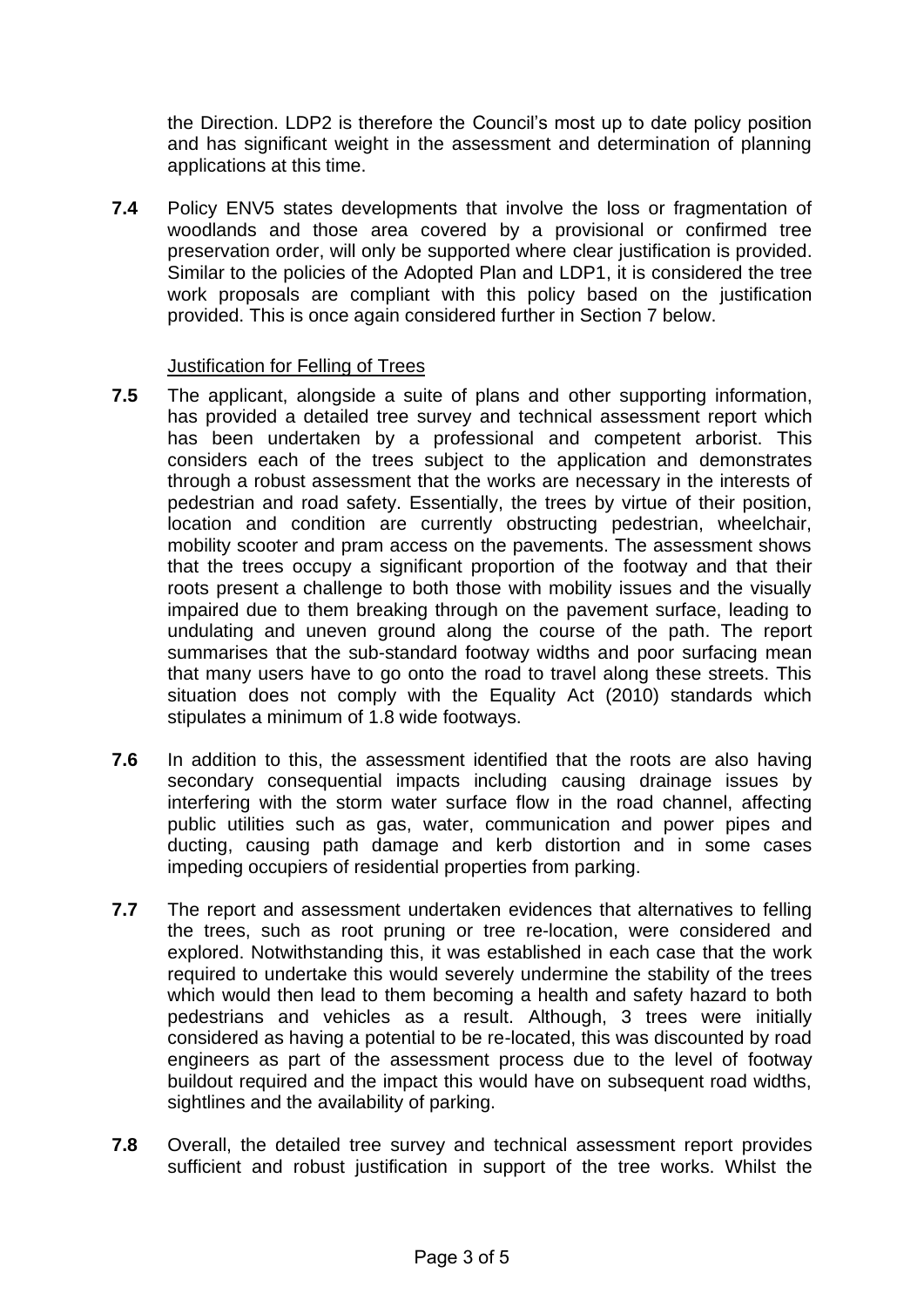relevant planning policies across all 3 plans generally seek to protect, safeguard and maintain TPO designated trees where possible, each policy includes in-built flexibility which also allows for the removal of such trees where robust and valid justification is provided. In this instance, the supporting information provided by the professional arborist demonstrates and qualifies as justification and evidences a need to remove the trees. On this basis, the works are compliant with the relevant policies set out earlier in Sections 6 and 7 above.

### Amenity considerations and mitigation

- **7.9** Whilst the 22 trees subject to this application do contribute to the amenity and character of the respective residential areas, in this instance it is considered that the impacts that these trees are having on both pedestrian and vehicular accessibility and safety alongside the suite of other issues as set out outweigh their amenity benefits in this instance. The removal of the trees will allow the creation of a safer and more inclusive environment for pedestrians and residents, including more vulnerable non-motorised road users and achieving this is considered of primary importance in this case.
- **7.10** The applicant has also confirmed that they will plant 22 compensatory tree specimens if the tree works subject to this application is granted. They have advised that they would require to plant these trees in another location of Whitecrook as opposed to the same locations as the current trees which would likely lead to the same issues re-occurring. Whilst this will not compensate or mitigate directly for the loss of these trees in these locations, it is considered a welcome addition which will enhance another part of the Whitecrook area. It is recommended that the location and species of the 22 compensatory trees can be addressed as a condition of the grant of the felling of the trees.

## **8. CONCLUSION**

- **8.1** Whilst the works will result in the removal of trees covered by a Tree Preservation Order, the application has been supported by a detailed assessment from a suitably qualified and competent person who has provided sufficient justification to demonstrate the need for the proposed tree works to take place.
- **8.2** Although the relevant tree and woodland policies seek in the first instance to protect and safeguard TPO trees, they do allow for works to remove them where sufficient and robust justification is provided such as this case. On this basis, the felling works comply with the relevant provisions of the West Dunbartonshire Adopted Local Plan 2010, the West Dunbartonshire Proposed Local Development Plan (LDP1) (2016) and the West Dunbartonshire Proposed Local Development Plan (LDP2) (2019).

## **9. CONDITIONS**